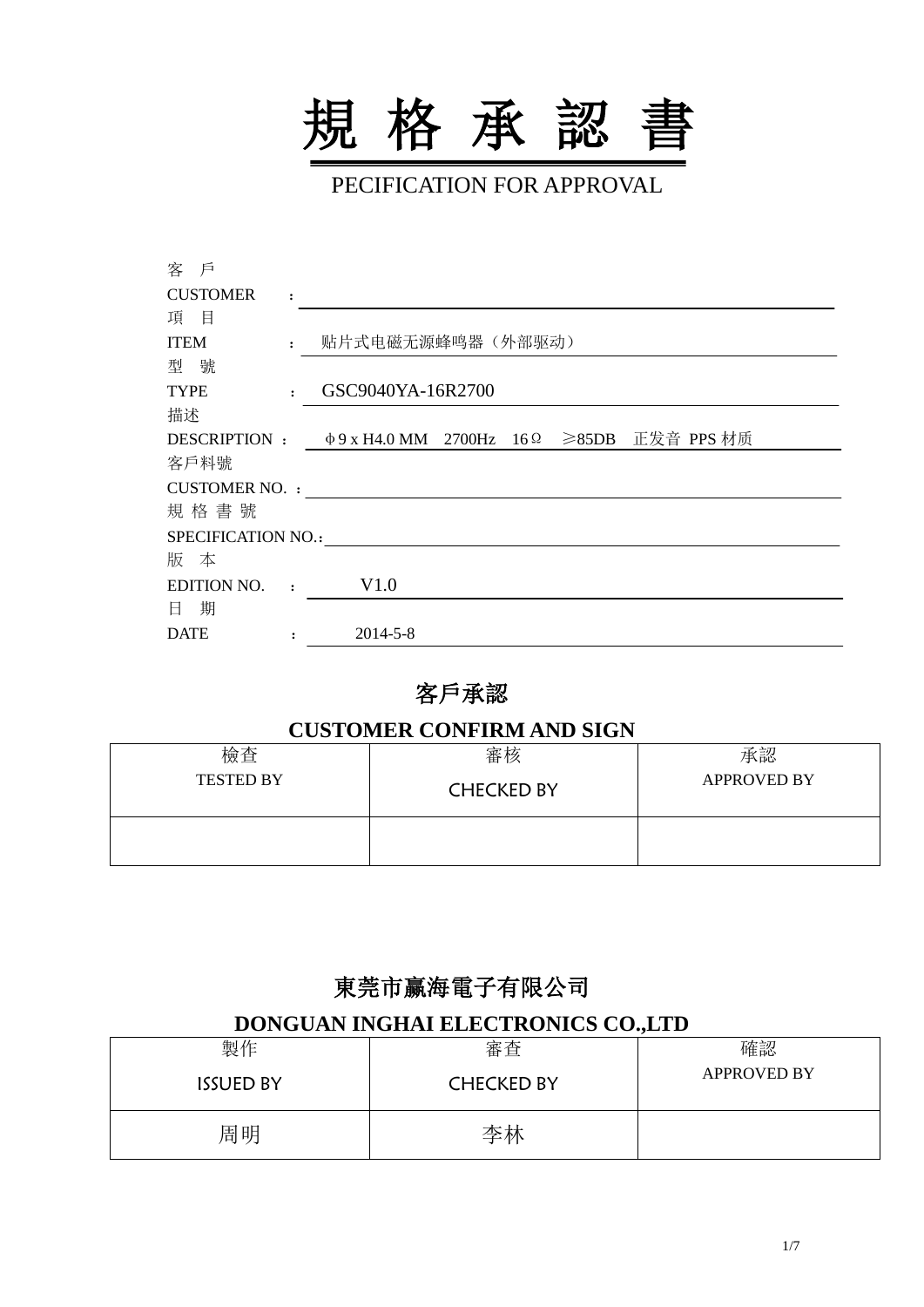地址:廣東省東莞市長安鎮廈邊元灶頭工業區 16-6 號

電話 / TEL: 0769-83060958 傳真 / FAX: 0769-81608993

網址: HTTP://WWW.INGHAI.COM

### **A. SCOPE**

This specification applies magnetic buzzer, GSC9040YB-16R2700

| No.            | <b>Item</b>                                   | <b>Unit</b>          | <b>Specification</b> | <b>Condition</b>             |
|----------------|-----------------------------------------------|----------------------|----------------------|------------------------------|
| 1              | <b>Oscillation Frequency</b>                  | Hz                   | 2700                 | Vo-p=1/2duty, square<br>wave |
| $\overline{2}$ | <b>Operating Voltage</b>                      | Vo-p                 | $2 - 4$              |                              |
| 3              | <b>Rated Voltage</b>                          | Vo-p                 | 3.3                  |                              |
| 4              | <b>Current Consumption</b>                    | mA                   | <b>MAX. 80</b>       | at Rated Voltage             |
| 5              | Sound Pressure Level                          | dB                   | <b>Min.85</b>        | at 10cm at Rated<br>Voltage  |
| 6              | Coil Resistance                               | Ω                    | 16±3                 |                              |
| $\overline{7}$ | <b>Operating Temperature</b>                  | $\mathrm{C}^{\circ}$ | $-20 - +80$          |                              |
| 8              | Storage Temperature                           | $\mathrm{C}^{\circ}$ | $-30 - +85$          |                              |
| 9              | Dimension                                     | mm                   | $\Phi$ 9.0 x H4.0    | See appearance<br>drawing    |
| 10             | Environmental<br><b>Protection Regulation</b> |                      | <b>RoHS</b>          |                              |

#### **B. SPECIFICATION**

# **C. APPEARANCE DRAWING Tol : ± 0.3 Unit: mm**

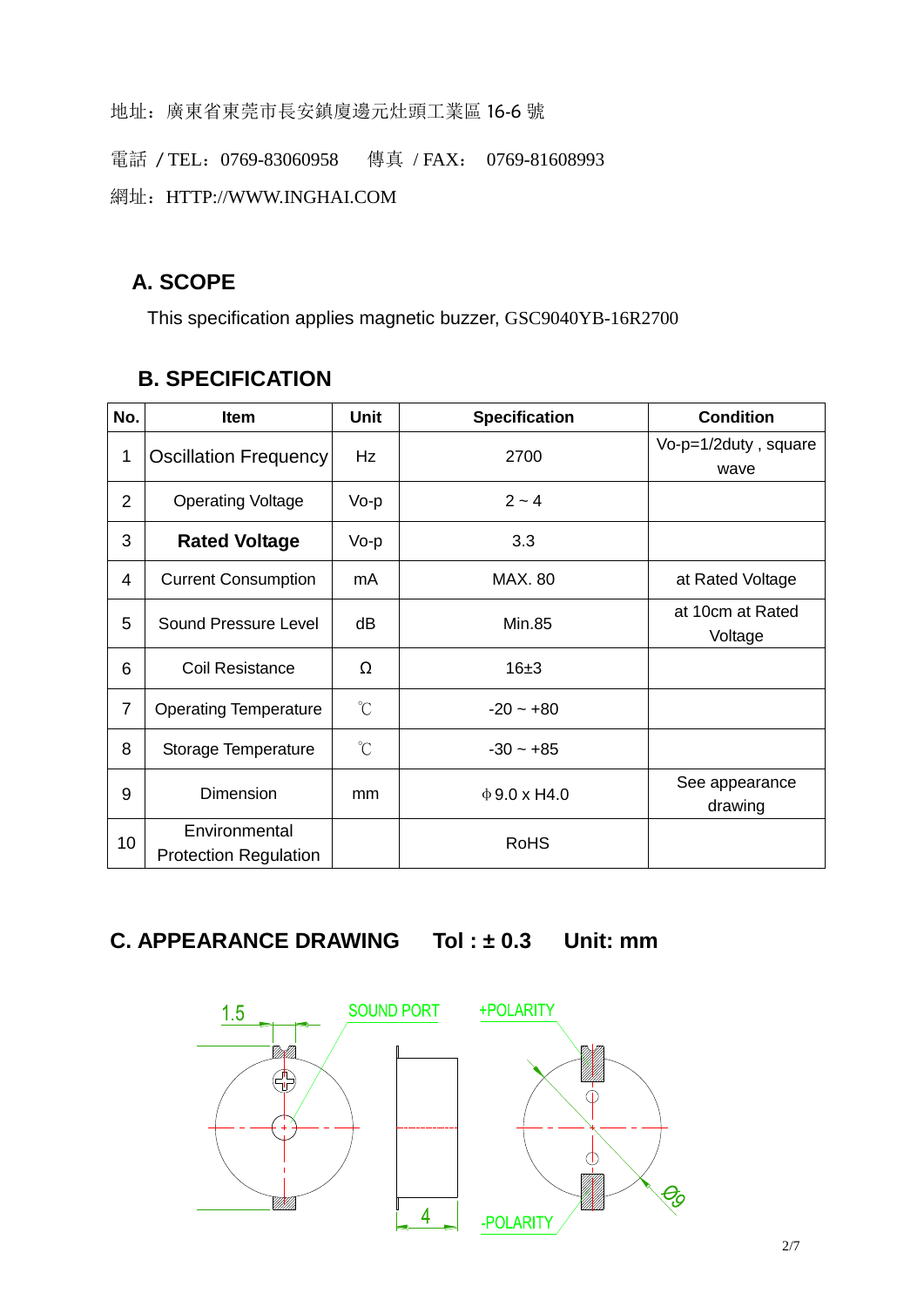#### **D:TEST METHOD:**



Test Circuit

Test Equips

## **E:FREQUENCY RESPONSE:**

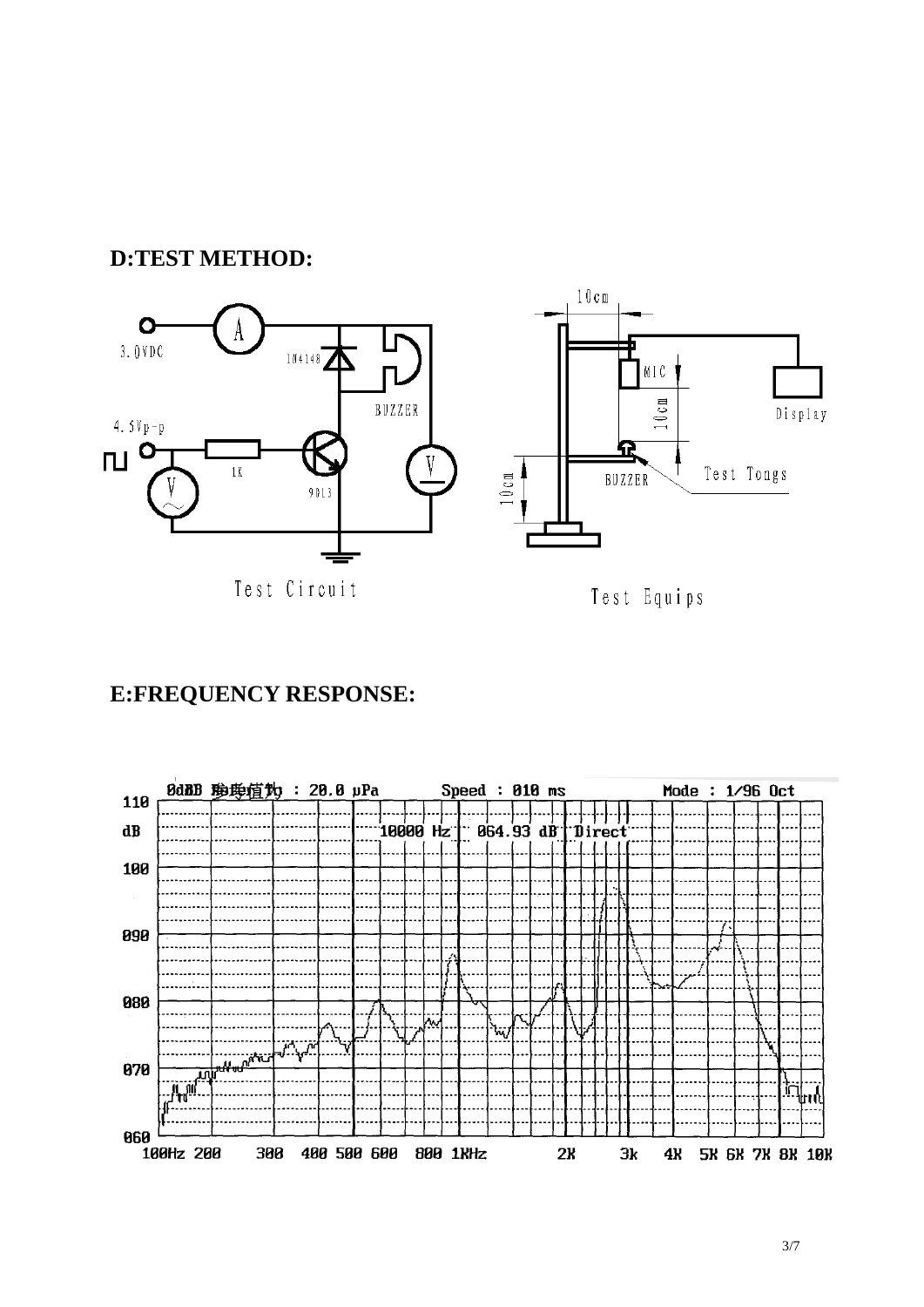## **F: RELIABLY TEST:**

| NO.            | <b>ITEM</b>                                        | <b>TESTING CONDITION</b>                                                                                                                                                                                                                                                  | <b>VARIANCE AFTER TEST</b>                                                                                                                |
|----------------|----------------------------------------------------|---------------------------------------------------------------------------------------------------------------------------------------------------------------------------------------------------------------------------------------------------------------------------|-------------------------------------------------------------------------------------------------------------------------------------------|
| $\mathbf{1}$   | High<br>temp.<br>storage life                      | The part shall be capable of withstanding a<br>storage temperature is $+80^{\circ}$ C for 120 hours                                                                                                                                                                       |                                                                                                                                           |
| $\overline{2}$ | Low<br>temp.<br>storage life                       | The part shall be capable of withstanding a<br>storage temperature is -30 $\degree$ C for 120 hours                                                                                                                                                                       |                                                                                                                                           |
| 3              | Temp. Cycle                                        | Total 5 cycles,<br>1 cycle consisting of -30 $\pm$ 2°C, 30 minutes<br>$20 \pm 5^{\circ}$ C<br>15 minutes<br>$80 \pm 2^{\circ}$ C,<br>30 minutes<br>$20 \pm 5^{\circ}$ (C 15 minutes                                                                                       | After the test the part                                                                                                                   |
| $\overline{4}$ | <b>Humidity Test</b>                               | 30 $\pm$ 2°C, 90 $\sim$ 95% RH, 120 hours                                                                                                                                                                                                                                 | shall meet                                                                                                                                |
| 5              | <b>Vibration Test</b>                              | The part shall be subjected to a vibration cycle is 10Hz<br>n a period of 1 minute. Total peak amplitude shall be<br>.52mm(9.3g).<br>The vibration test shall consist of 2 hours per<br>plane in each three mutually perpendicular<br>planes for a total time of 6 hours. | specifications without<br>any degradation in<br>appearance and<br>performance except SPL<br>shall be initial value $\pm$<br>10dB or more. |
| 6              | <b>Shock</b>                                       | Sounder shall be measured after being<br>applied shock $(980m/s)$ for each three<br>mutually perpendicular directions to each of<br>3 times by half sine wave.                                                                                                            |                                                                                                                                           |
| 7              | Drop Test                                          | Dropped naturally from 700mm height onto<br>the surface of 10mm thick wooden board. 2<br>directions-upper and side of the part are to be<br>applied.                                                                                                                      |                                                                                                                                           |
| 8              | Lead pull                                          | The part shall be pushed with a force of 9.8N<br>for $10 \pm 1$ seconds behind the part.                                                                                                                                                                                  | After the test part shall meet<br>specifications without any<br>degradation in appearance<br>and performance.                             |
| 9              | Recommended<br>temp. Profile<br>for Reflow<br>Oven | Shown in Fig.1                                                                                                                                                                                                                                                            |                                                                                                                                           |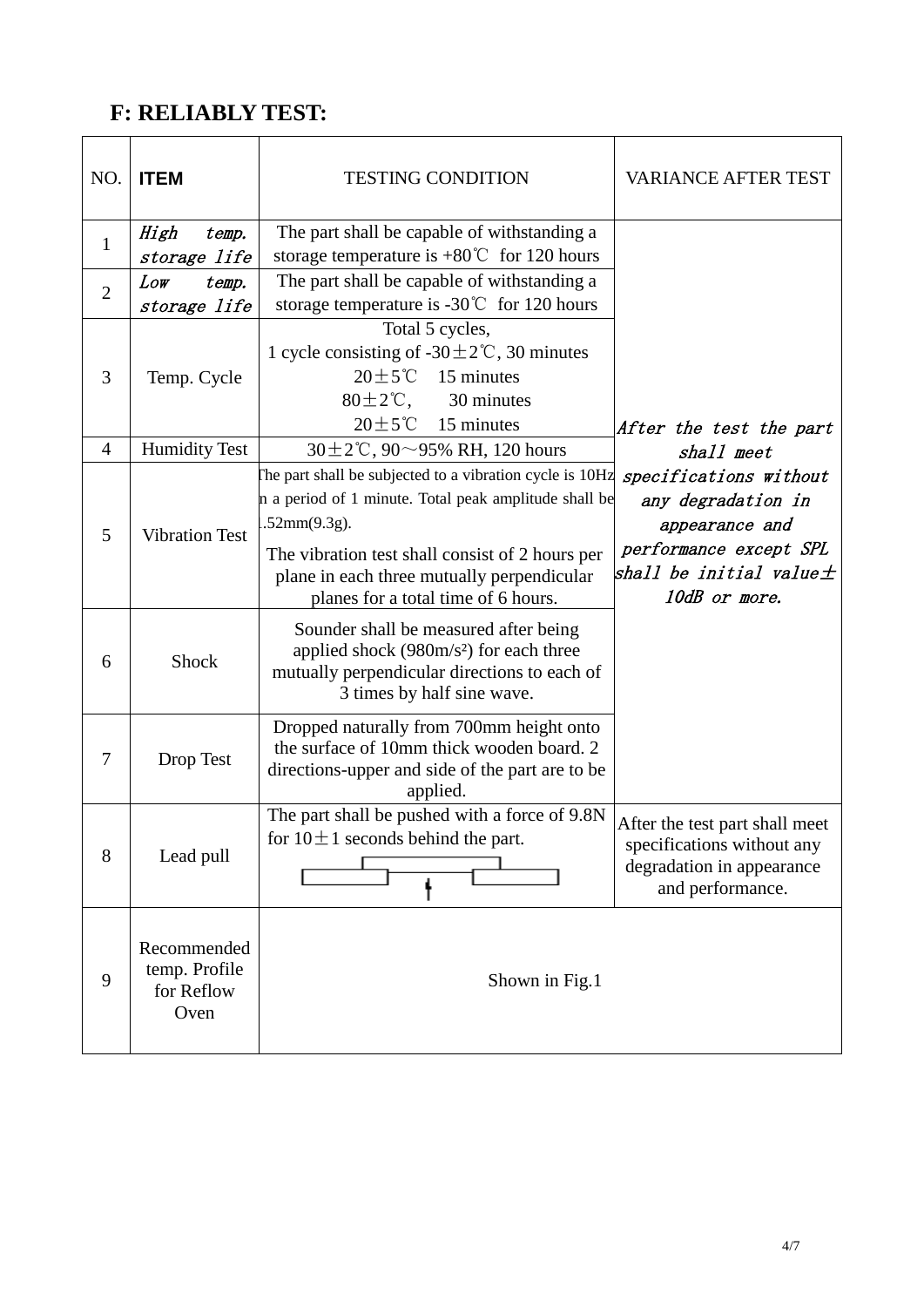# **G: Recommended Temp. Profile for Reflow Oven (Fig.1)**



| <b>Profile Feature</b>                                    | Pb-Free Assembly                              |
|-----------------------------------------------------------|-----------------------------------------------|
| Average ramp-up rate $(T_L$ to Tp)                        | $3^{\circ}$ C/second max.                     |
| Preheat                                                   |                                               |
| -Temperature Min. $(Ts_{min})$                            | $150^{\circ}$ C                               |
| -Temperature Min. $(Ts_{max})$                            | $200^{\circ}$ C                               |
| -Temperature Min.(ts)                                     | $60^{\sim}180$ seconds                        |
| $T_{\rm Smax}$ to $T_{\rm L}$                             |                                               |
| -Ramp-up Rate                                             | $3^{\circ}$ C/second max.                     |
| Time maintained above:                                    |                                               |
| - Temperature $(T_L)$                                     | $217^{\circ}$ C                               |
| $-Time(TL)$                                               | $60^{\sim}150$ seconds                        |
| Peak temperature $(Tp)$                                   | $250^{\circ}\text{C} + 0/ -5^{\circ}\text{C}$ |
| Time within $5^{\circ}$ C of actual Peak temperature (tp) | 6 seconds max.                                |
| Ramp-down Rate                                            | $6^{\circ}$ C/second max.                     |
| Time $25^{\circ}$ to Peak Temperature                     | 8 minutes max.                                |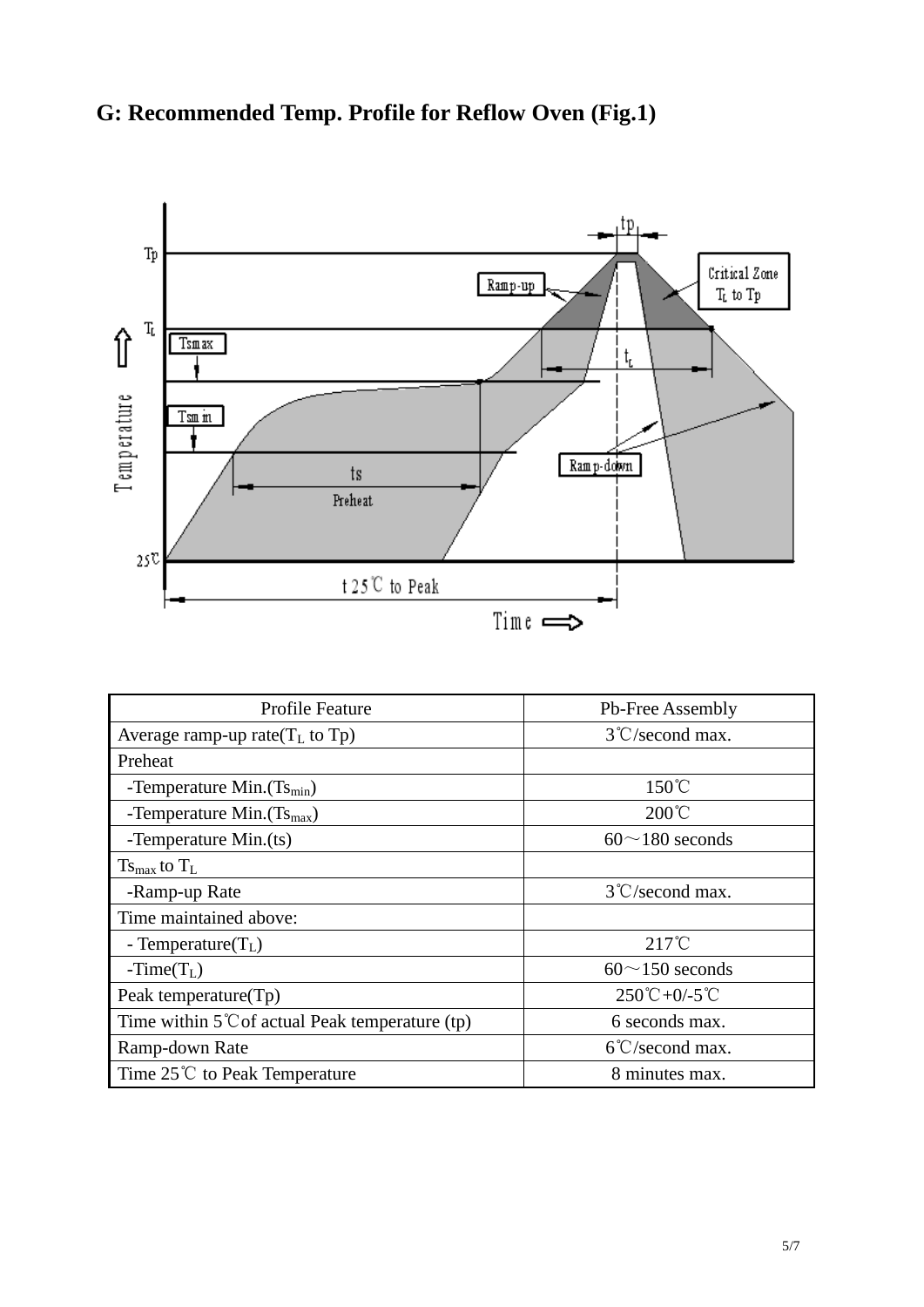### **H:PACKING:**





With cover tape User Direction of Feed